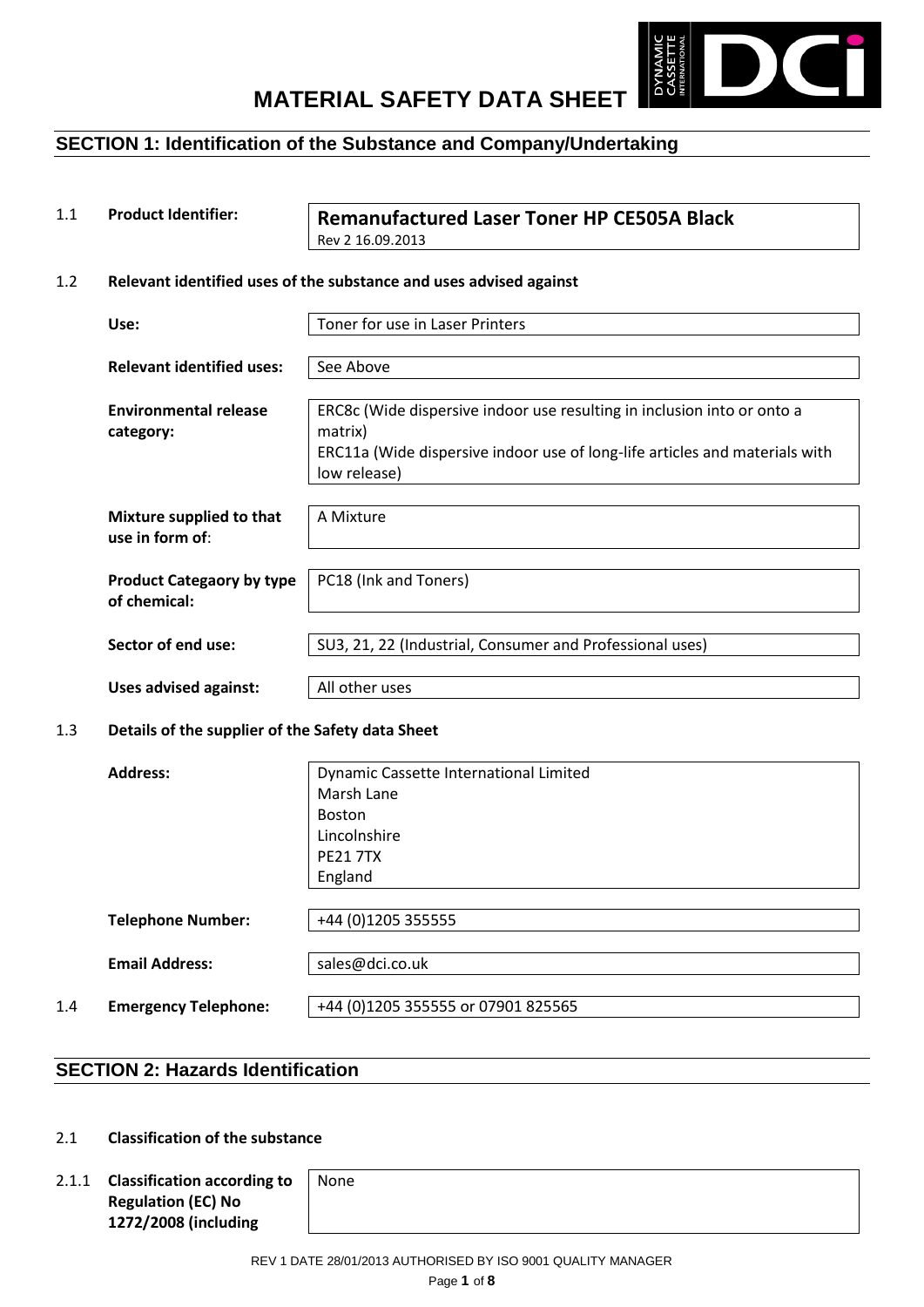**amendments):**

| 2.1.2 | <b>Classification according to</b> | None                                                                           |
|-------|------------------------------------|--------------------------------------------------------------------------------|
|       | EU Directive 67/548/EEC            |                                                                                |
|       | (including amendments):            |                                                                                |
|       |                                    |                                                                                |
| 2.2   | Label elements:                    | None                                                                           |
|       |                                    |                                                                                |
|       | Signal word:                       | None                                                                           |
|       |                                    |                                                                                |
|       | <b>Hazard statements:</b>          | None                                                                           |
|       |                                    |                                                                                |
|       | <b>Precautionary statements:</b>   | None                                                                           |
|       |                                    |                                                                                |
|       | <b>Prevention:</b>                 | None                                                                           |
|       |                                    |                                                                                |
|       | Storage:                           | None                                                                           |
|       |                                    |                                                                                |
| 2.3   | <b>Other Hazards:</b>              | The product is a dry mixture of various ingredients producing only slight risk |
|       |                                    | of irritation in their pure state, in particular to the respiratory tract when |
|       |                                    | exposed to large amounts of toner dust                                         |
|       |                                    |                                                                                |
| 2.4   | <b>Additional Information:</b>     | The product is not classified as hazardous according to EC and National        |
|       |                                    |                                                                                |
|       |                                    | Regulations                                                                    |

### **SECTION 3: Composition / Information on Ingredients**

#### 3.1 **Substances**

| Product<br>identifier<br>type in<br>accordance<br>with Article<br>$18(2)$ of<br><b>Regulation (EC)</b><br><b>No</b><br>1272/2008 | Identifier number | <b>Identification name</b> | Weight %<br>content<br>(or range) | <b>EC Number</b> |
|----------------------------------------------------------------------------------------------------------------------------------|-------------------|----------------------------|-----------------------------------|------------------|
| <b>CAS Number</b>                                                                                                                | 25036-19-5        | Styrene Acrylate Copolymer | 25-60%                            |                  |
| <b>CAS Number</b>                                                                                                                | 1317-61-9         | Magnetite                  | 25-60%                            |                  |
| <b>CAS Number</b>                                                                                                                | 9003-07-0         | Polypropylene Wax          | $2 - 5%$                          |                  |
| <b>CAS Number</b>                                                                                                                | 112945-52-5       | Silicon Dioxide            | $0.5 - 3%$                        |                  |

### **SECTION 4: First-Aid Measures**

#### 4.1 **Description of First Aid Measures**

**Ingestion:** Rinse mouth with water. Give 2 cups of water, do not induce vomiting; seek medical advice if symptoms occur

**Skin contact:** Clean affected areas with plenty of water, soap or other non-irritating

REV 1 DATE 28/01/2013 AUTHORISED BY ISO 9001 QUALITY MANAGER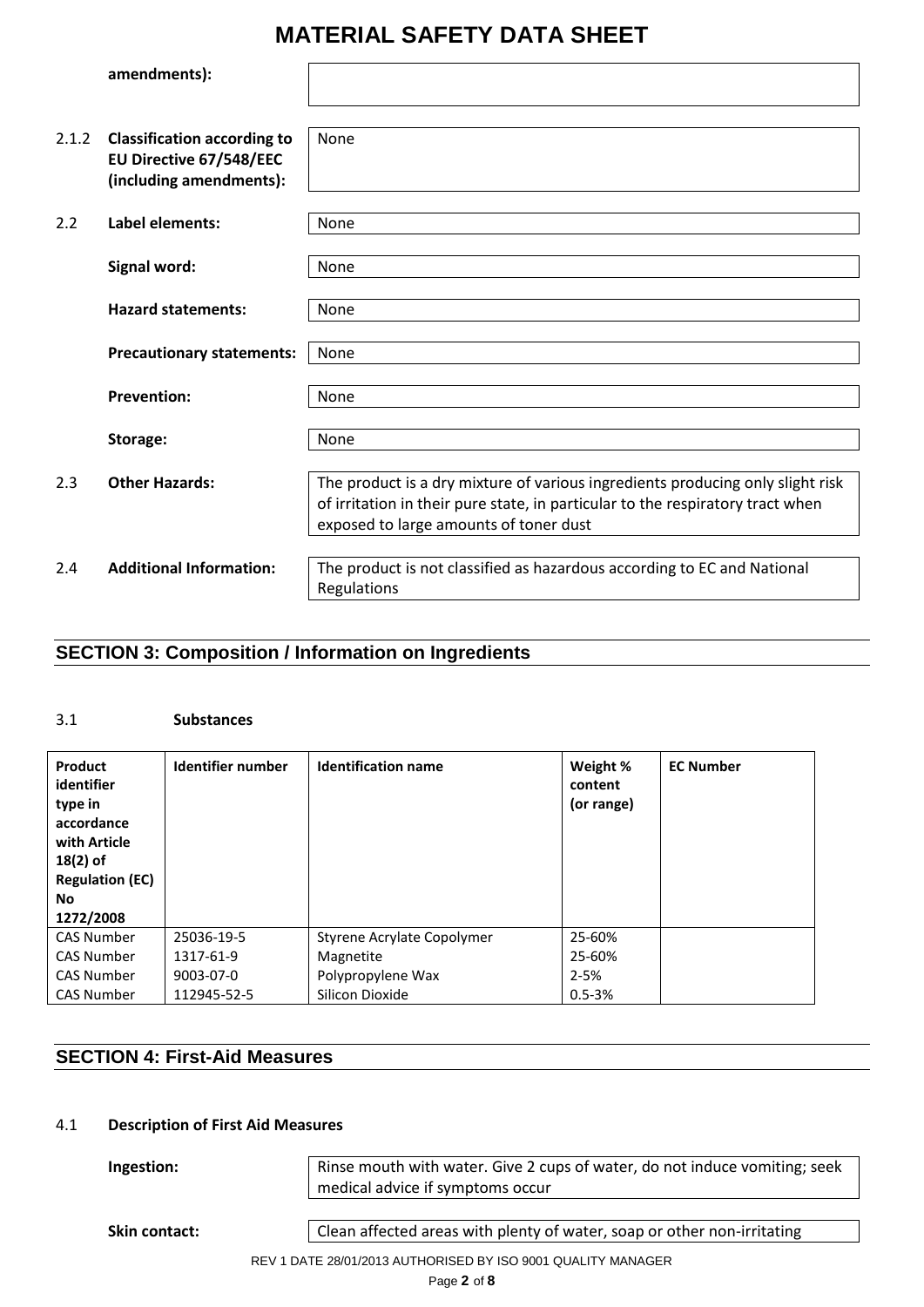cleanser. If irritation persists consult a physician

| Eye contact:                   | Flush eyes with plenty of water until clear; remove contact lenses; seek<br>medical advice if irritation persists |
|--------------------------------|-------------------------------------------------------------------------------------------------------------------|
| Inhalation:                    | Move the exposed person to fresh air at once. Seek medical advice if<br>breathing is difficult                    |
| <b>First Aider Protection:</b> | None specific                                                                                                     |
|                                |                                                                                                                   |
|                                | Most important symptoms and effects, both acute and delayed                                                       |
| Ingestion:                     | Slight irritation of the gastro-intestinal tract                                                                  |
| <b>Skin contact:</b>           | Slight irritation                                                                                                 |
| Eye contact:                   | Slight irritation                                                                                                 |

# **SECTION 5: Fire-Fighting Measures**

**General advice:** None specific

| 5.1   | <b>Extinguishing media</b>                                   | (small and large fires)                                                                                                                                                                               |  |
|-------|--------------------------------------------------------------|-------------------------------------------------------------------------------------------------------------------------------------------------------------------------------------------------------|--|
|       | <b>Small Fire:</b>                                           | Water, water mist, foam, dry powder, CO2                                                                                                                                                              |  |
|       | <b>Large Fire:</b>                                           | Water, water mist, foam, dry powder, CO2                                                                                                                                                              |  |
|       | Avoid:                                                       | None                                                                                                                                                                                                  |  |
| 5.2.1 | <b>Specific Hazards:</b>                                     | This is a combustible material. May create toxic materials, carbon dioxide,<br>carbon monoxide, various hydrocarbons etc. on thermal decomposition. It<br>may form dust-explosive mixtures in the air |  |
| 5.2.2 | <b>Protective equipment and</b><br>advice for fire fighters: | Self-contained breathing apparatus and full protective clothing                                                                                                                                       |  |

### **SECTION 6: Accidental Release Measures**

#### 6.1 **Personal precautions, protective equipment and emergency measures**

6.1.1 **For non-emergency personnel:**

None specific

6.1.2 **For emergency responders:**

None specific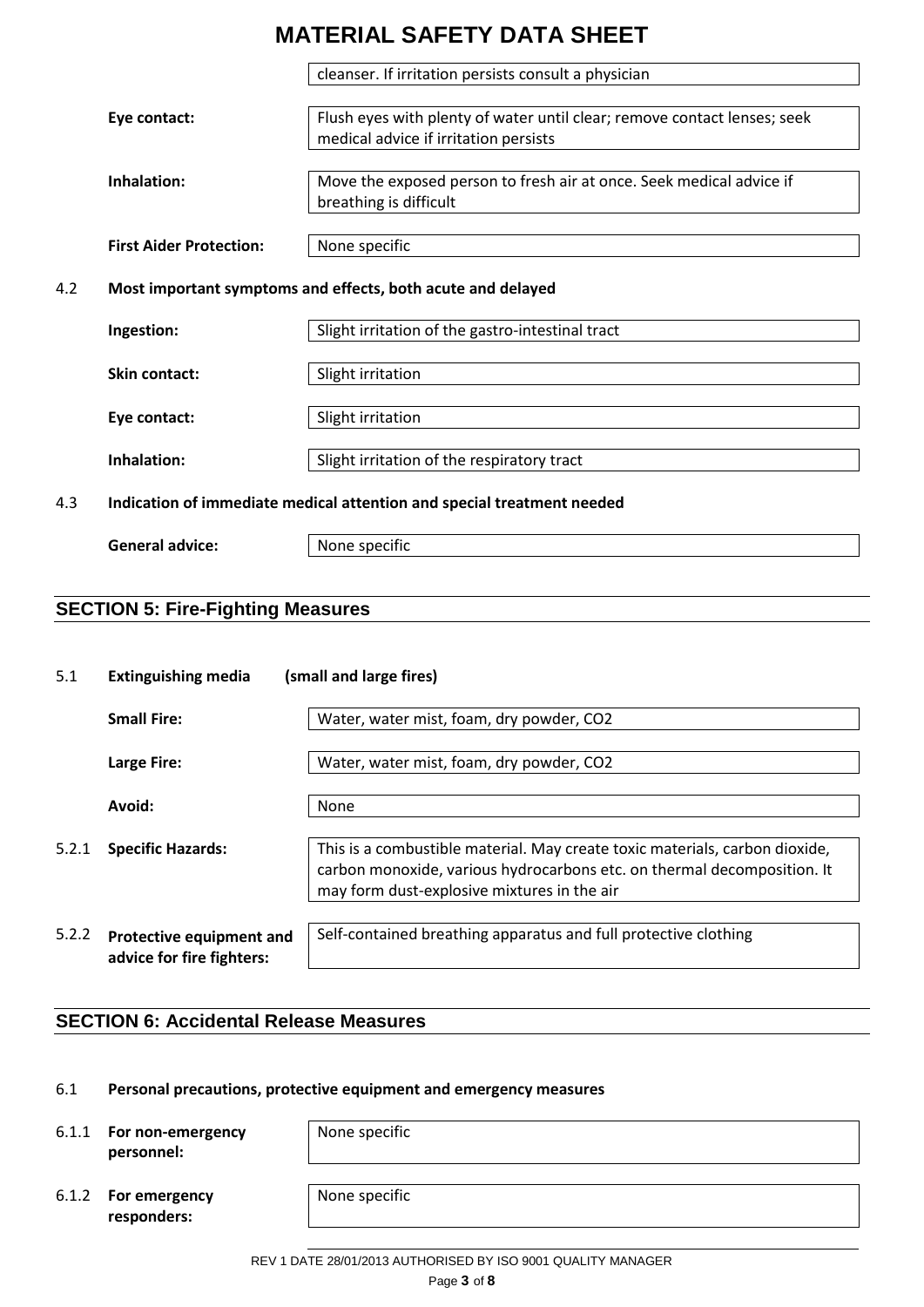| 6.2   | Environmental<br>precautions:                        | Take precautionary measures against discharges into the environment                                                                                                                                                                                                                                                                                                                            |
|-------|------------------------------------------------------|------------------------------------------------------------------------------------------------------------------------------------------------------------------------------------------------------------------------------------------------------------------------------------------------------------------------------------------------------------------------------------------------|
| 6.3   | Methods and material for containment and cleaning up |                                                                                                                                                                                                                                                                                                                                                                                                |
| 6.3.1 | For containment:                                     | No specific hazards foreseen                                                                                                                                                                                                                                                                                                                                                                   |
| 6.3.2 | For cleaning up:                                     | Vacuum spilled toner while minimising dust formation. If vacuum is used,<br>the motor must be rated as dust tight. A conductive hose bonded to the<br>machine should be used to reduce static build up. Transfer carefully into a<br>sealable waste container. Residue can be removed with cold water and<br>soap. Garments may be washed or dry-cleaned, after removal of any loose<br>toner. |
| 6.3.3 | <b>Other information:</b>                            | <b>None</b>                                                                                                                                                                                                                                                                                                                                                                                    |
| 6.4   | Reference to other<br>sections:                      | Section 8                                                                                                                                                                                                                                                                                                                                                                                      |

## **SECTION 7: Handling and Storage**

| 7.1 | <b>Precautions for Safe</b><br>Handling:                                   | Handle with care<br>Use with adequate ventilation<br>Avoid inhalation of dust and contact with eyes and skin<br>Keep containers closed when not in use<br>Keep away from sources of heat, sparks and open flames |
|-----|----------------------------------------------------------------------------|------------------------------------------------------------------------------------------------------------------------------------------------------------------------------------------------------------------|
| 7.2 | <b>Conditions for safe</b><br>storage, including any<br>incompatibilities: | Store at room temperature in original container, dry and tightly closed.<br>Do not store with oxidisers                                                                                                          |
| 7.3 | <b>Specific end uses:</b>                                                  | Never eat, drink or smoke in work areas. Practice good personal hygiene<br>after using this material, especially before eating, drinking, using the toilet,<br>or applying cosmetics                             |

## **SECTION 8: Exposure Controls/Personal Protection**

### 8.1 **Control Parameters**

| <b>Substance</b> | Deliberately left empty   |                                                                                               |                          |                   |
|------------------|---------------------------|-----------------------------------------------------------------------------------------------|--------------------------|-------------------|
| CAS No.          |                           |                                                                                               |                          |                   |
|                  | Limit value - Eight hours |                                                                                               | Limit value - Short term |                   |
|                  | ppm                       | mg/m <sup>3</sup>                                                                             | ppm                      | mg/m <sup>3</sup> |
| <b>USA OSHA</b>  |                           | TWA / PEL; 15 mg/m <sup>3</sup><br>(total dust)<br>TWA / PEL; 5mg/m3<br>(respirable fraction) |                          |                   |
| <b>USA ACGIH</b> |                           | TWA / TLV; 10mg/m3<br>(inhalable fraction)                                                    |                          |                   |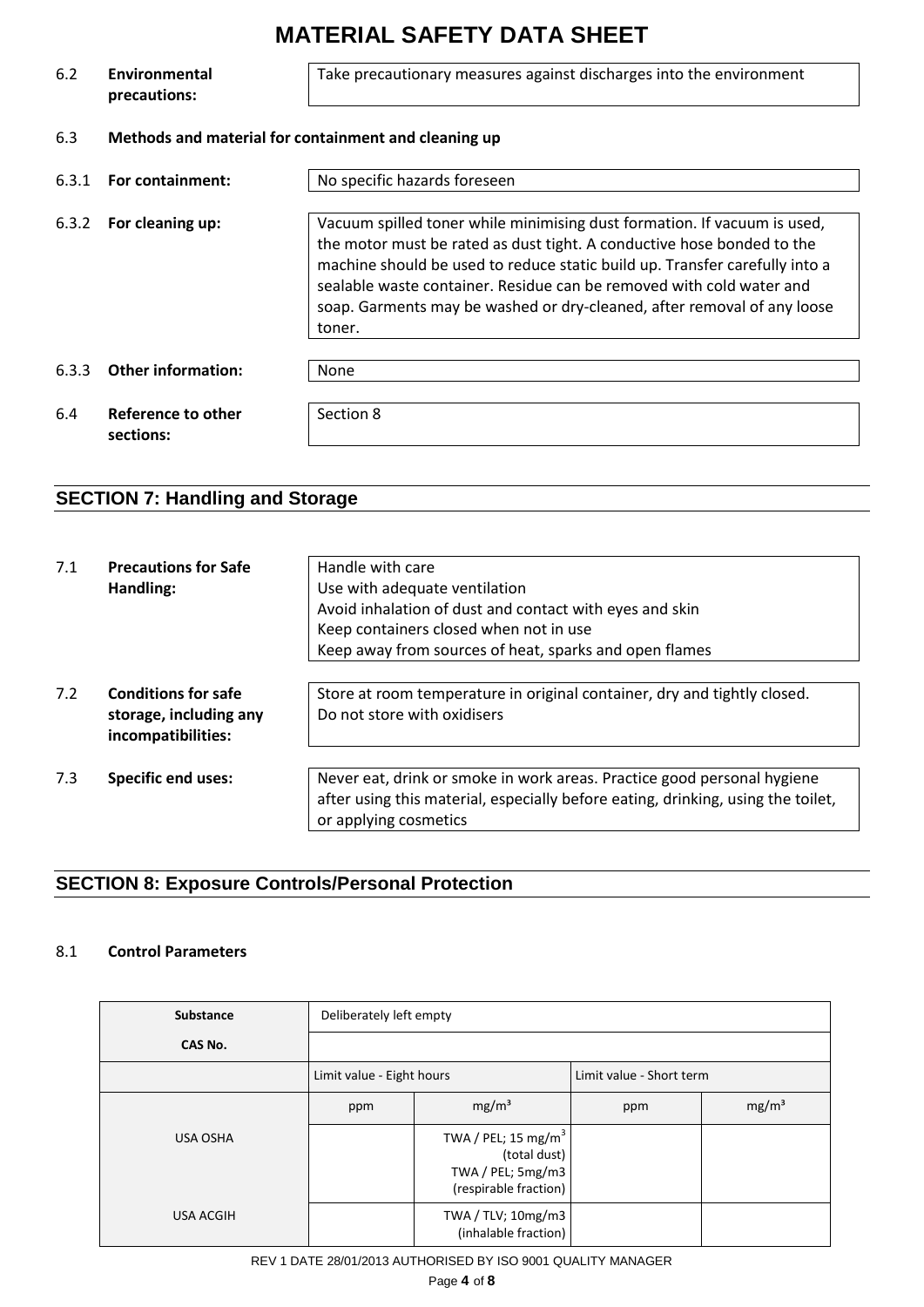|                | TWA/TLV; 3MG/M3<br>(respirable particulate)                         |  |
|----------------|---------------------------------------------------------------------|--|
| United Kingdom | WEL; 10mg/m3<br>(inhalable dust)<br>WEL 3mg/m3<br>(respirable dust) |  |

### 8.2 **Exposure controls**

| 8.2.1 | <b>Engineering controls:</b>               | Use in well ventilated areas. Use engineering controls to reduce air<br>contaminants to below permissible limits                                                                                                        |
|-------|--------------------------------------------|-------------------------------------------------------------------------------------------------------------------------------------------------------------------------------------------------------------------------|
| 8.2.2 | <b>Personal protective</b><br>equipment:   | Wear dust resistant safety goggles if there is any danger of eye contact.<br>Wear protective gloves to prevent direct skin contact.<br>Wear an approved respirator for dust when exposure exceeds permissible<br>limits |
| 8.2.3 | <b>Environmental exposure</b><br>controls: | Take precautionary measures against discharges into the environment                                                                                                                                                     |

### **SECTION 9: Physical and Chemical Properties**

### 9.1 **Information on basic physical and chemical properties**

| Appearance:                                             | Black fine powder               |
|---------------------------------------------------------|---------------------------------|
|                                                         |                                 |
| Odour:                                                  | Faint                           |
| <b>Odour threshold:</b>                                 | N/A                             |
|                                                         |                                 |
| pH:                                                     | N/A                             |
| <b>Melting point:</b>                                   | Softening point; -100 degrees C |
| Initial boiling point and<br>boiling range:             | N/A                             |
| Flash point:                                            | N/A                             |
| <b>Evaporation rate:</b>                                | N/A                             |
| <b>Flammability:</b>                                    | N/A                             |
| <b>Upper/lower flammability</b><br>or explosive limits: | N/A                             |
| Vapour pressure:                                        | N/A                             |
| <b>Specific gravity:</b>                                | $1.3 - 1.8$                     |
| Relative density (water=1):                             | N/A                             |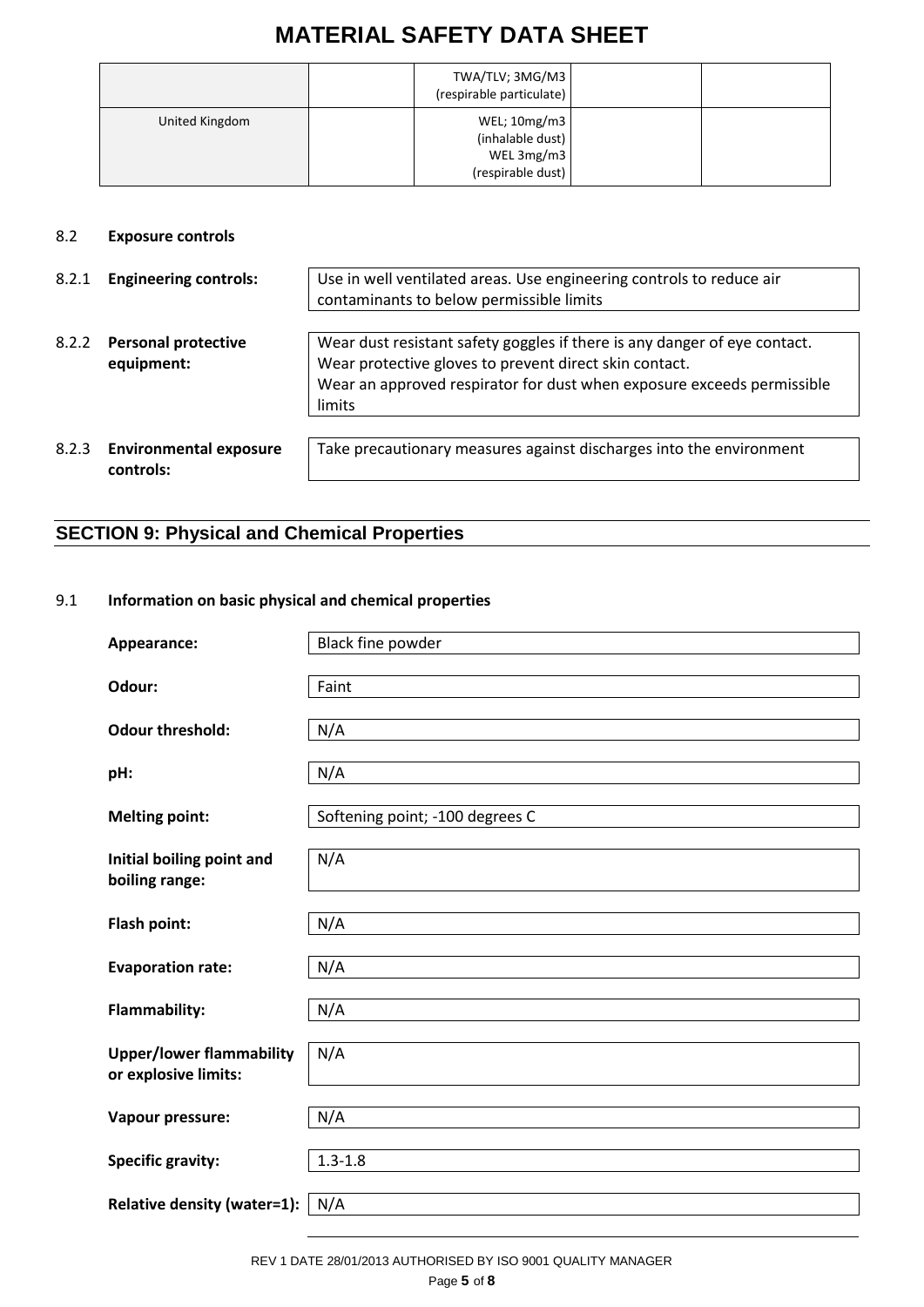|     | Solubility:                                         | Negligible in water; partial in toluene and xylene |
|-----|-----------------------------------------------------|----------------------------------------------------|
|     | <b>Partition coefficient (n-</b><br>octanol/water): | N/A                                                |
|     | Auto-ignition<br>temperature:                       | N/A                                                |
|     | Decomposition<br>temperature:                       | N/A                                                |
|     | Viscosity:                                          | N/A                                                |
|     | <b>Explosive properties:</b>                        | N/A                                                |
|     | <b>Oxidising properties:</b>                        | N/A                                                |
| 9.2 | <b>Other information</b>                            |                                                    |
|     | <b>Critical Temperature:</b>                        | N/A                                                |

## **SECTION 10: Stability and Reactivity**

| 10.1 | <b>Reactivity:</b>                            | Product is stable under normal storage and usage conditions                                                        |
|------|-----------------------------------------------|--------------------------------------------------------------------------------------------------------------------|
| 10.2 | <b>Chemical stability:</b>                    | See above                                                                                                          |
| 10.3 | <b>Possibility of hazardous</b><br>reactions: | None                                                                                                               |
| 10.4 | <b>Conditions to Avoid:</b>                   | Heat, open flames, sparks and other sources of ignition. Keep dust away<br>from ignition sources                   |
| 10.5 | Incompatible materials:                       | Strong oxidisers                                                                                                   |
| 10.6 | <b>Hazardous decomposition</b><br>products:   | May create toxic materials, carbon dioxide, carbon monoxide, various<br>hydrocarbons etc. on thermal decomposition |

## **SECTION 11: Toxicological Information**

### 11.1 **Information on toxicological effects**

| <b>Acute toxicity:</b>             | Tests on toners have indicated that there is no evidence of acute oral<br>toxicity with an LD50 (oral, rat) > 2500 mg/kg |
|------------------------------------|--------------------------------------------------------------------------------------------------------------------------|
| <b>Skin corrosion/irritation:</b>  | Not classified                                                                                                           |
| Serious eye damage/<br>irritation: | Not classified                                                                                                           |
| <b>Respiratory or skin</b>         | Not classified                                                                                                           |

REV 1 DATE 28/01/2013 AUTHORISED BY ISO 9001 QUALITY MANAGER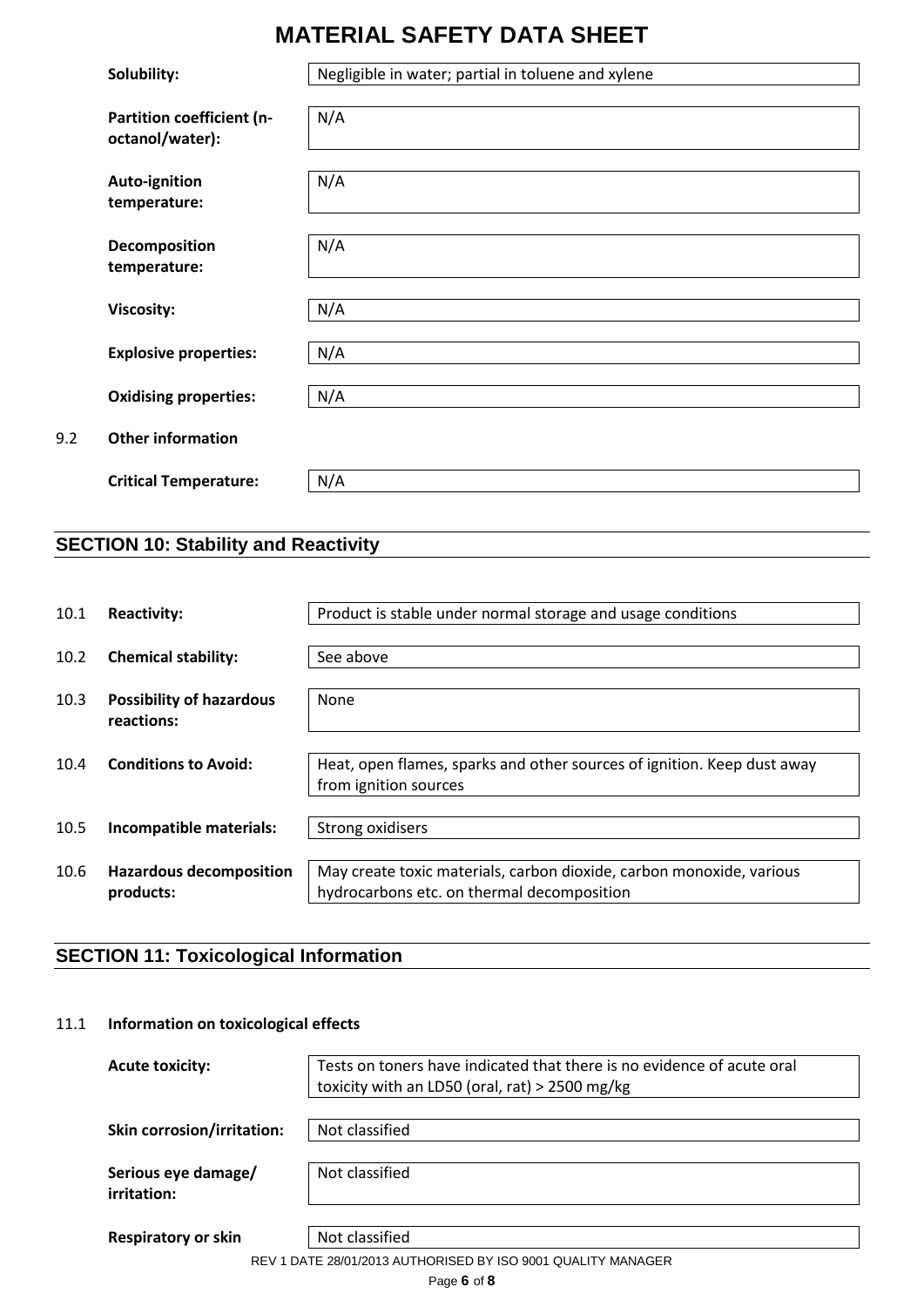| sensitisation:                 |                             |
|--------------------------------|-----------------------------|
| <b>Germ cell mutagenicity:</b> | <b>Ames Test - Negative</b> |
| Carcinogenicity:               | N/A                         |
| <b>Reproductive toxicity:</b>  | Not classified              |
| <b>STOT-single exposure:</b>   | N/A                         |
| <b>STOT-repeated exposure:</b> | N/A                         |
| <b>Aspiration hazard:</b>      | N/A                         |
|                                |                             |
| <b>Further information:</b>    | None                        |

## **SECTION 12: Ecological Information**

| 12.1 | Toxicity:                                     | This product has not been tested for environmental effects                                             |
|------|-----------------------------------------------|--------------------------------------------------------------------------------------------------------|
| 12.2 | <b>Persistence and</b><br>degradability:      | N/A                                                                                                    |
| 12.3 | <b>Bioaccumulative potential:</b>             | N/A                                                                                                    |
| 12.4 | <b>Mobility in soil:</b>                      | N/A                                                                                                    |
| 12.5 | <b>Results of PBT and vPvB</b><br>assessment: | The mixture does not contain any ingredients which are PBT, vPvB or<br>Substances of Very high Concern |
| 12.6 | <b>Other adverse effects:</b>                 | N/A                                                                                                    |

### **SECTION 13: Disposal Considerations**

| 13.1 | <b>Waste treatment</b> | Dispose of spilled or waste product in accordance with all local, state and |
|------|------------------------|-----------------------------------------------------------------------------|
|      | methods:               | federal regulations                                                         |

## **SECTION 14: Transport Information**

| 14.1 | <b>UN Number:</b>              | Not regulated |
|------|--------------------------------|---------------|
| 14.2 | UN proper shipping name:       | Not regulated |
| 14.3 | <b>Transport hazard class:</b> | Not regulated |
| 14.4 | Packing group:                 | Not regulated |
| 14.5 | <b>Environmental hazards:</b>  | Not regulated |

#### REV 1 DATE 28/01/2013 AUTHORISED BY ISO 9001 QUALITY MANAGER